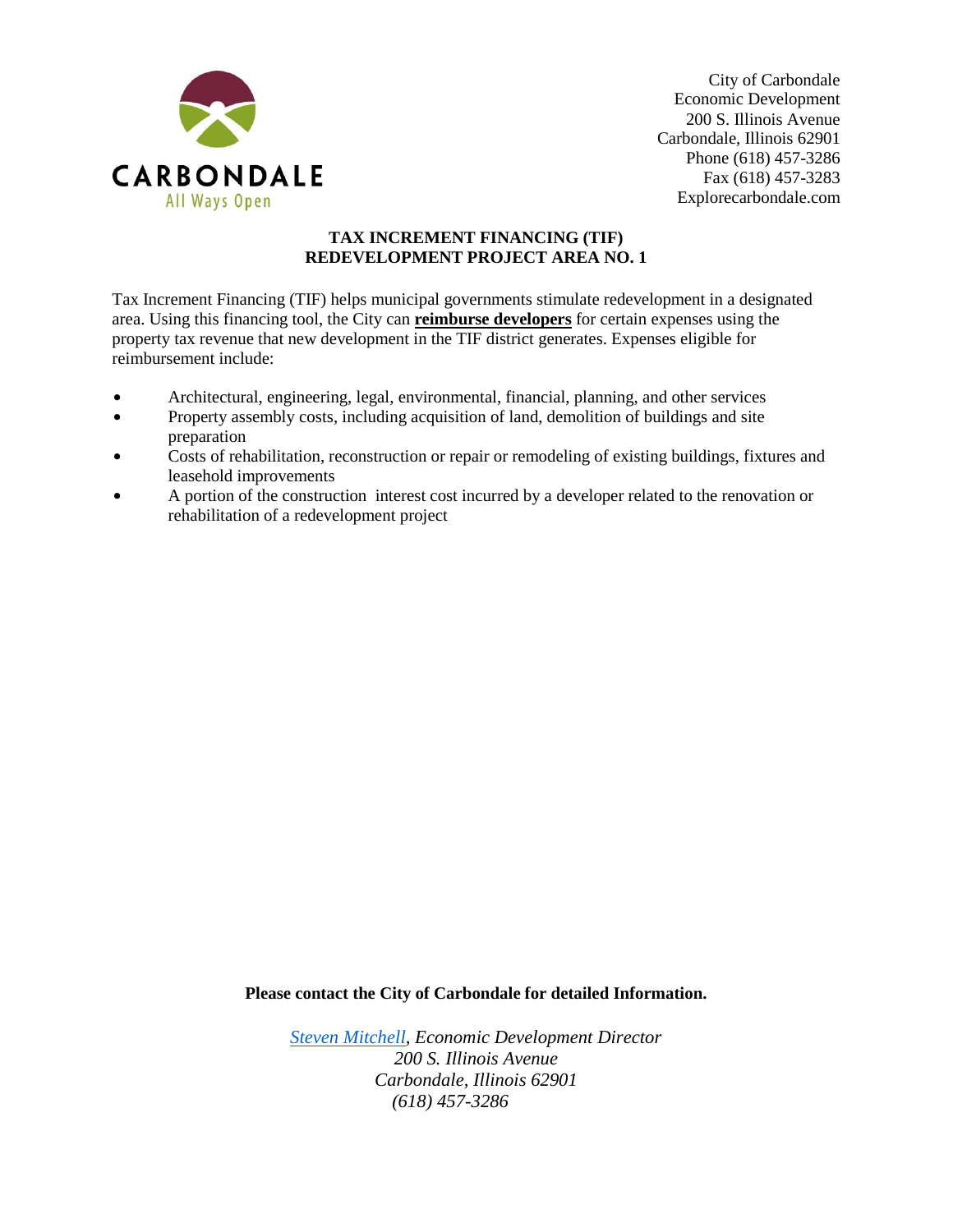## **How does the City of Carbondale Tax Increment Finance (TIF) program work?**

When a tax increment financing (TIF) district is established, the *equalized assessed value* (EAV) on each property within the TIF district is set at a "base" value.

For 23 years after the TIF district is established, property tax revenue generated by higher property values within the district is paid to the city's special TIF fund, instead of the other taxing bodies. Those taxing bodies (the county, park district, school

districts, etc.) continue to get the tax revenue from the "base EAV" in the district, but not the revenue created by property values above the base.

The municipality can use the money in the special TIF fund to pay for certain costs of redevelopment within the designated district. Money in the TIF fund can be used to make public improvements like streets, sidewalks, street lighting, or water and sewer lines, or to provide incentives to private developers. As an incentive, the City can reimburse developers for expenses like buying property, demolishing buildings, remodeling buildings and other specific redevelopment activities.

The City of Carbondale currently offers incentives for redevelopment in the TIF district by reimbursing developers for expenses through an annual rebate on property tax. The rebates are reimbursement for eligible project costs, and they are tied directly to the property tax *increment* created on the site of their new development. The City and the Developer negotiate the reimbursement rate based on the new improvements they create. This contract continues until the point at which the developer has been paid the agreed upon reimbursement.

**Increment** means the difference between the value created by new property improvements and the "base" set when the TIF district was established.

Example for a hypothetical property in the TIF district: 2002 (base year)<br>EAV: \$45,000 Tax Paid: \$3,825

2006 (following a major redevelopment project) EAV: \$ 300,000 Tax Paid: \$25,500

After the project is complete in 2006, a *property tax increment* of \$21,675, the difference between \$25,500 and \$3,825, goes into the City's special TIF fund.

In this case the developer has a Redevelopment Agreement with the City Council stating that the City will pay the developer 75 percent of the property tax increment each year, up to the point that the City has paid \$275,000, which was the developer's cost to buy the land. Assuming that the property's new assessed value and the overall property tax rate stay the same, it will take 17 years for the City to complete payment of the reimbursement.

Reimbursement is approved by the City Council through a redevelopment agreement. The map below shows the boundary of the 31-acre Redevelopment Project Area Number 1.

**Equalized Assessed Value (EAV)** is the property value established for property tax purposes. The township tax assessor sets the assessed value at one-third the fair market value.